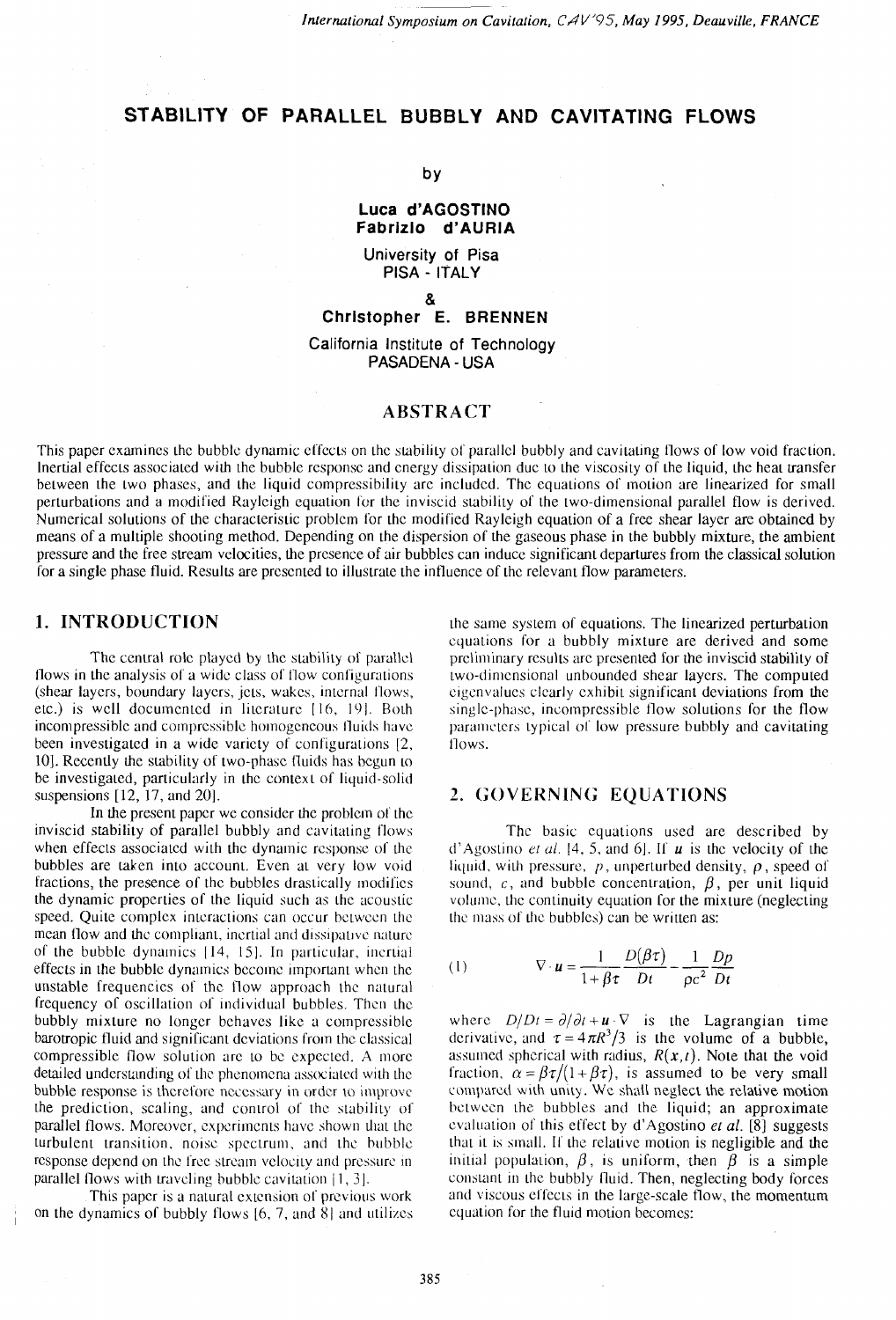(2) 
$$
\rho(1-\alpha)\frac{Du}{Dt} = -\nabla p
$$

Thc bubble radius is determined by the Raylcigh-Plessct equation modified as indicated by Prosperctti [15] to account for the effects of liquid compressibility in the bubble dynamics:

(3)  

$$
\left(1 - \frac{1}{c} \frac{DR}{Dt}\right)R \frac{D^2 R}{Dt^2} + \frac{3}{2} \left(\frac{DR}{Dt}\right)^2 \left(1 - \frac{1}{3c} \frac{DR}{Dt}\right) =
$$

$$
= \left(1 + \frac{1}{c} \frac{DR}{Dt}\right) \frac{p_R(t) + p(t + R/c)}{\rho} + \frac{R}{\rho c} \frac{dp_R(t)}{dt}
$$

where the Lagrangian time derivatives follow the bubbles, and  $p<sub>R</sub>(t)$  is the liquid pressure at the bubble surface. This is related to the pressure,  $p<sub>B</sub>$ , in the bubble (assumed uniform) by

(4) 
$$
p_B(t) = p_R(t) + \frac{2S}{R} + 4\mu \frac{1}{R} \frac{DR}{Dt}
$$

where *S* is the surface tension at the bubble interface and  $\mu$ is the viscosity of the liquid. Clearly, for thc closure of the problem, the above equations must bc supplemented by thc mechanical and thermal equations of state and by the energy conservation equations for the two phases with the relevant boundary conditions. In the present work we shall use an "effective" viscosity,  $\mu$ , which, in addition to the liquid viscosity, includes contributions to the bubble damping due to thermal and acoustic effects [4].

# **3. LINEAR STABILITY EQUATIONS**

We now construct the equations governing the stability of a two-dimensional parallel flow. The continuity and momentum equations of the two phases are separated into mean values and small linear perturbations denoted by a hat accent:

$$
u = U(y) + \hat{u}(y)e^{i(kx - \omega t)}, \quad v = \hat{v}(y)e^{i(kx - \omega t)}
$$
  

$$
p = p_o + \hat{p}(y)e^{i(kx - \omega t)} \text{ and } R = R_o + \hat{R}(y)e^{i(kx - \omega t)}
$$

where  $\omega$  and  $k$  are the perturbation frequency and wave number, respectively. Then, in the limit of small void fraction, equation  $(1)$  is linearized to give:

(5) 
$$
ik\hat{u} + \hat{v}' = -i\omega_L \frac{3\alpha}{R_o} \hat{R} + i\omega_L \frac{1}{\rho c^2} \hat{p}
$$

while equation  $(2)$  yields the two scalar equations:

(6) 
$$
\rho(1-\alpha)(-i\omega_L\hat{u}+U'\hat{v})=-ik\hat{p}
$$

(7) 
$$
\rho(1-\alpha)i\omega_L\hat{v} = \hat{p}'
$$

where  $\omega_L = \omega - kU$  is the Lagrangian frequency experienced by the bubbles in their motion relative to the mean flow, and primes indicate differentiation with respect lo the independent variable *y* .

The perturbation terms in the Rayleigh-Plesset equation yield the following relation:

(8) 
$$
\left(-\omega^2 - i\omega^2\lambda + \omega_\theta^2\right)\hat{R} = -\left(1 + i\omega\frac{R_\circ}{c}\right)\frac{\hat{p}}{\rho R_\circ}
$$

in which it can be observed that each individual bubble behaves as an harmonic oscillator with natural frequency,  $\omega_n$  [15]. The internal bubble pressure is

(9) 
$$
p_B(t) = p_{B0} + \hat{p}_B(t) = p_{B0} \Big( 1 - \phi \hat{R} / R_o \Big).
$$

The reader is referred to d'Agostino and Brennen [7] for a detailed explanation of the terms appearing in the above expressions. Here we only mention that the damping coefficient,  $\lambda$ , is given by the sum of three terms accounting for the viscous, acouslical, and thermal dissipation. The quantity,  $Re(\phi)$ , can be regarded as the effective polytropic cxponenl of the gas in the bubble. 11, respectively, tends to 1 and to the ratio of the specific heats,  $\gamma$ , in the isothermal and iscniropic limits as  $\omega \rightarrow 0$  and  $\omega \rightarrow +\infty$ .

Elimination of  $\hat{R}$  and  $\hat{p}$  from equations (5), (6), (7), and (8) yields the following system of equations governing the inviscid stability of a bubbly flow (and equivalent to a modified Rayleigh equation):

(10) 
$$
\hat{u}' = ik\hat{v} - i\frac{U''}{\omega_L}\hat{v} - i\frac{U'}{kc_M^2}(i\omega_L\hat{u} - U'\hat{v})
$$

(11) 
$$
\hat{v}' = -ik\hat{u} + \frac{\omega_L}{kc_M^2} \left( +i\omega_L \hat{u} - U'\hat{v} \right)
$$

Here  $c_M = c_M(\omega_L)$  is the complex and dispersive (frequency dependent) speed of propagation of an harmonic disturbance of angular frequency,  $\omega_L$ , in the bubbly mixture. This is determined by the dispersion relation, where

$$
(12) \qquad \frac{1}{c_M^2} = \frac{\omega_{Bo}^2}{c_{Mo}^2} \frac{1 + i\omega R_o/c}{\omega_b^2 - \omega^2 - i\omega 2\lambda} + \frac{1 - \alpha}{c^2}
$$

where

(13) 
$$
\omega_{B_0}^2 = \frac{3p_{B_0}}{\rho R_c^2} - \frac{2S}{\rho R_a^3} \text{ and } c_{M_0}^2 = \frac{\omega_{B_0}^2 R_o^2}{3\alpha(1-\alpha)}
$$

 $\omega_{\mu}$  is the natural frequency of oscillation of a single bubble under isothermal conditions in an unbounded liquid and  $c_{M0}$  is the low-frequency sound speed in a free bubbly How with incompressible liquid ( $\omega_L \rightarrow 0$  and  $c \rightarrow \infty$ ). Notice that we obtain the classical Rayleigh stability equation for a homogeneous fluid by eliminating the velocity component  $\hat{u}$  from equations (10) and (11), and setting  $c_M \rightarrow \infty$ .

For the closure of the mathematical problem, equations  $(10)$  and  $(11)$  must be supplemented by two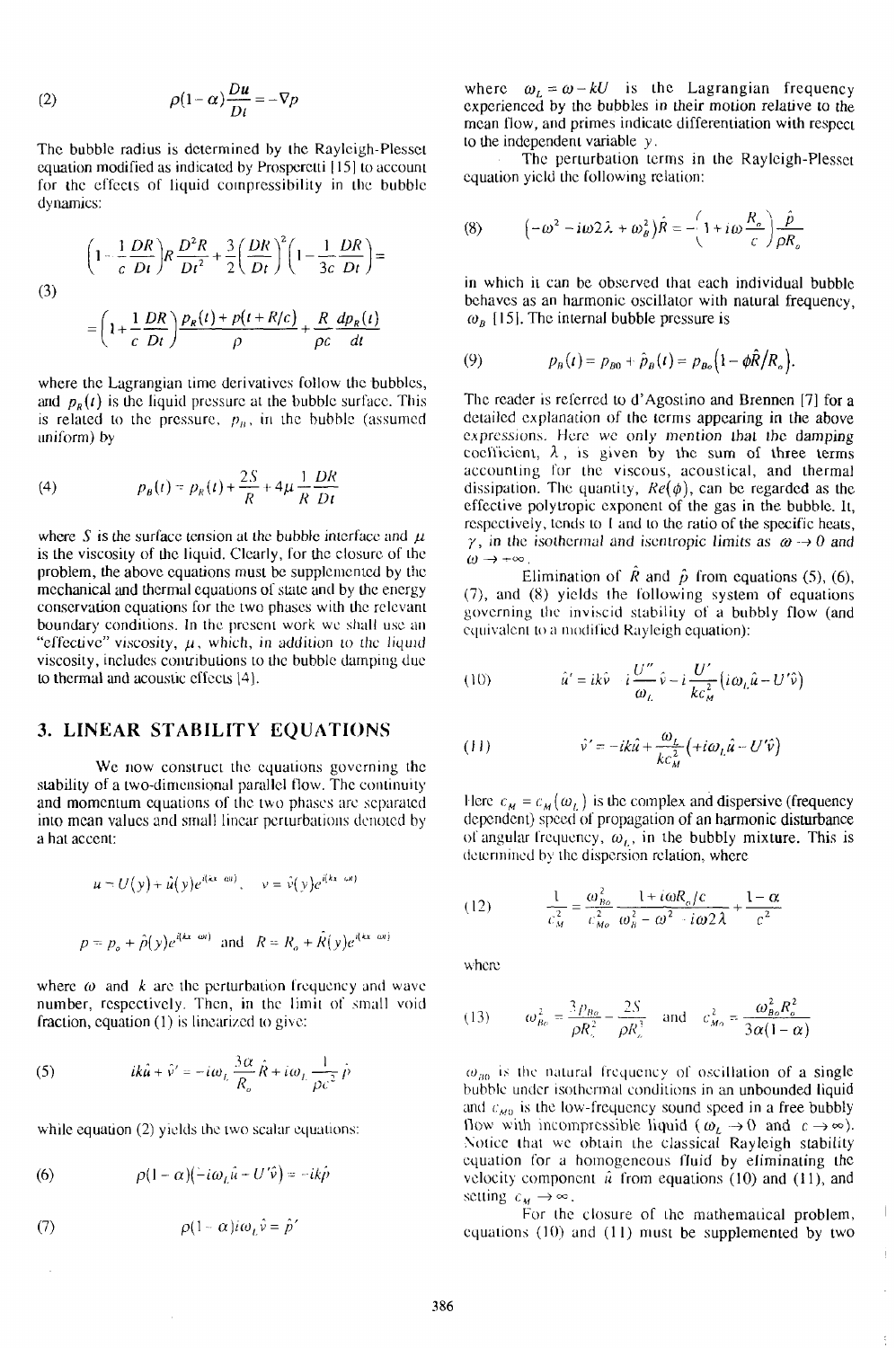appropriate boundary conditions for  $\hat{u}$  or  $\hat{v}$  for the specific flow configuration under consideration. As will be seen below, this leads to a linear, second order eigenvalue problem for the free parameters  $\omega$  or  $k$ . Just as in the homogeneous fluid formulation, the set of admissible (generally complex) values of  $\omega$  or  $k$  (the eigenvalues) is uniquely determined by the condition that the corresponding nontrivial solutions (the eigenfunctions) satisfy the assigned boundary conditions. Any two of the real and imaginary parts of the complex frequency and wave number can be specified and the remaining parts are then delennined. Spatially growing oscillations are studied by assigning the real frequency, **w,** and solving for the complex wave number, **k,** which is the eigenvalue of the problem; the imaginary part of,  $k$ , namely  $k<sub>i</sub>$  is the spatial attenuation rate of the perturbation while its real part is the wave number. A negative value of  $k_i$  therefore implies amplification of the perturbation. On the other hand temporally growing oscillations are studied by assigning a real value to  $k$  and solving for the complex  $\omega$ . The two cases become identical at neutral stability.

## **4. INVISCID STABILITY OF SHEAR LAYERS**

In order to illustrate the impact of bubblc dynamic effects on the stability of parallel flows, we consider the simple classical case of a two-dimensional inviscid free shear layer between two parallel streams of velocities  $U_1$  $(y < 0)$  and  $U_2$  ( $y > 0$ ). It is assumed that the unperturbed velocity profile can be approximated by the hyperbolic tangent profile:

$$
U(y) = \frac{U_1 + U_2}{2} + \frac{U_2 - U_1}{2} \tanh y
$$

Inside the shear laycr the equations governing the perturbations must, in general, be integrated numerically. Outside of the shear layer, where U,  $\omega_L$ , and  $c_M$  are constant, the perlurbation equations rcducc to

 $\hat{u}' = ik\hat{v}$  and  $\hat{v}' = -ik\hat{u} + i\frac{\omega_L^2}{kc_M^2}\hat{u}$ 

 $\alpha$ 

$$
\hat{v}'' + \left(-k^2 + \frac{\omega_L^2}{c_M^2}\right)\hat{v} = 0
$$

and can be integratcd in closed form to obtain

$$
\hat{\mathbf{v}} = A_{12} e^{-\mathbf{v}\sqrt{k^2 - \omega_L^2/c_M^2}}
$$

and

$$
\hat{u} = \pm A_{1,2} \frac{ik}{\sqrt{k^2 - \omega_L^2/c_M^2}} e^{-\gamma \sqrt{k^2 - \omega_L^2/c_M^2}}
$$

where  $A_{1,2}$  are arbitrary complex constants, the complex square root is computed with its principal branch, and the appropriate sign is determined by requiring that the solution not diverge as  $y \rightarrow \pm \infty$ . From the practical standpoint, the stability problem is first transformed inlo a boundary valuc problem on  $-n\delta \leq y \leq n\delta$  by assigning zero derivatives to the eigenvalues with respect to  $y$  within the integration range. The boundary value problem is then solved numerically using a multiple shooting method [18]. The integration is carried out with a fourth-order Runge-Kutta method (extrapolated to the fifth order), with self-adaptive step-size for meeting the required accuracy. Finally, the eigenvalues are corrccted using a multidimensional modified Newton-Raphson method, in order to improve the convergence of the algorithm. The code has been validated against the results reported by Betchov and Criminale [2] and Michalke [13] for both the spatially and temporally growing oscillations in single phase flow.

The computation starts with some tentative candidate for the complex eigenvalue, **k,** in the case of spatial stability calculations. The arbitrary constant, *A,,* is chosen to give the simple initial conditions at  $y = -n\delta$  $(n \gg 1)$ :

$$
\hat{u} = \frac{ik}{\sqrt{k^2 - \omega_L^2/c_M^2}}
$$

 $\hat{v}=1$ 

and

The equations are then integrated from  $y = -n\delta$  to  $y = n\delta$ , where the computed values of  $\hat{u}$  or  $\hat{v}$  must be continuous with the upper asymptotic solution. Therefore, at  $y = n\delta$ , the condition:

$$
\hat{\mu} = -\frac{ik}{\sqrt{k^2 - \omega_L^2/c_M^2}} \hat{v}
$$

must be satisfied. This relation is then used to iteratively correct the assumed complex eigenvalue and the process is rcpcalcd to convergence.

# **5. RESULTS AND DISCUSSION**

In this paper, we present results for the spatial stability charactcrislics of a free shear layer involving a mixture of air bubbles  $(\gamma=1.4)$  and water  $(\rho=1000~\text{kg/m}^3, \mu=0.001~\text{Ns/m}^2, S=0.0728~\text{N/m},$  $c = 1485$  m/s). The results are presented in dimensionless form by using the shear layer velocity difference,  $\Delta U$ , and width,  $\delta$ , for the non-dimensionalizing velocity and length. The nondimensional quantities will be denoted by an aslcrisk.

The three nondimensional parameters in the present analysis are the bubble natural frequency,  $\omega_{bo}^*$ , the bubble radius,  $R^*$ , and the void fraction,  $\alpha$ . When the bubble natural frequency,  $\omega_{\text{no}}^*$ , is large compared to the perturbation frequency,  $\omega^*$ , the effect of uniformly dispersed bubblcs on thc slability characteristics of the liquid is negligible. This is true no matter how high the void fraction.

For values of  $\omega_{B0}^*$  closer to  $\omega^*$  the bubble dynamic effects begin to modify the stability characteristics of the flow. This is illustrated in Fig. 1, where the attenuation ratc, givcn by thc imaginary part of the wave number,  $k_i^*$ , is plotted as function the perturbation frequency,  $\omega^*$ , for a void fraction,  $\alpha$ , of 0.005 and a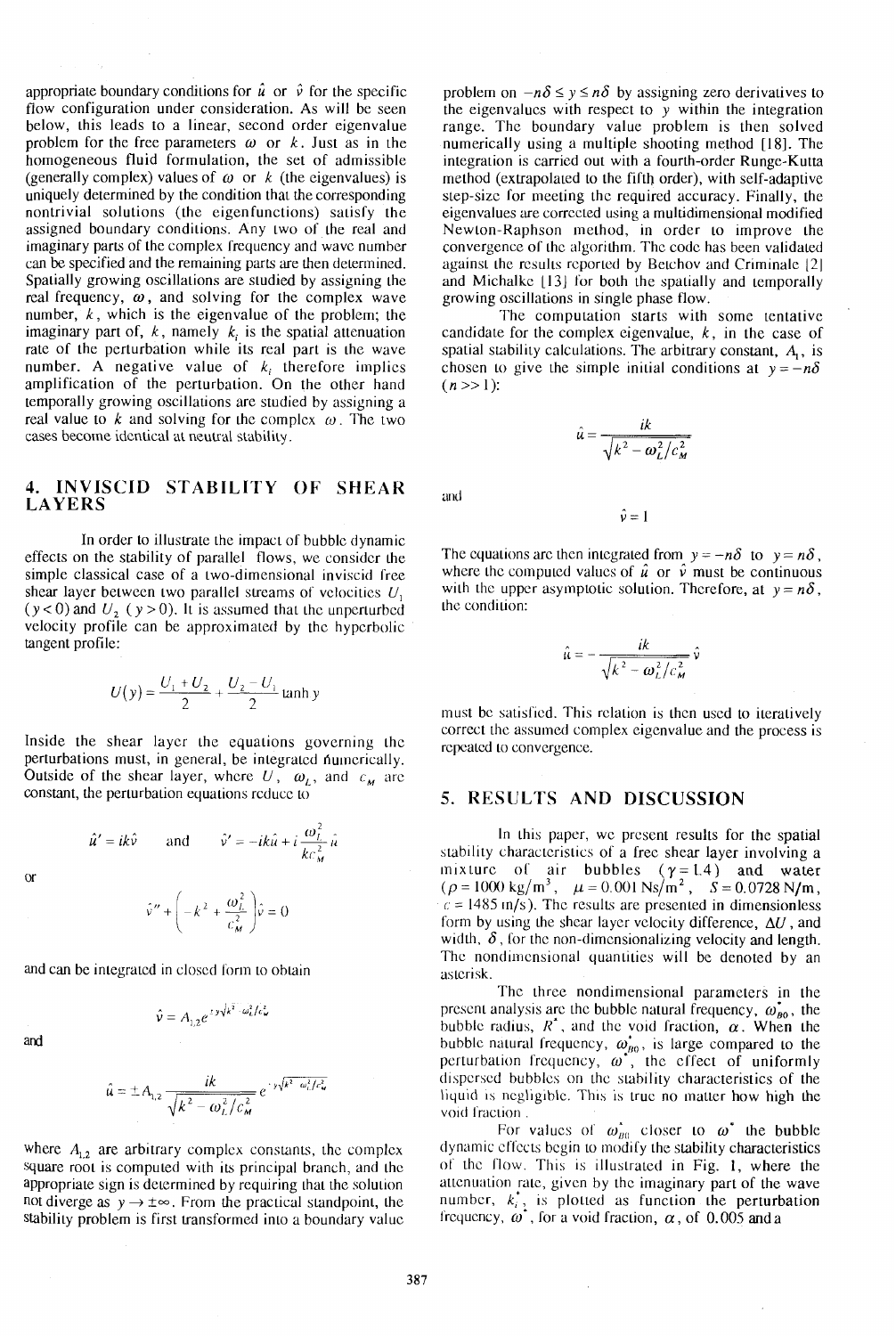

Figure 1. The attenuation rate  $(k<sub>i</sub><sup>*</sup>)$  as a function of the frequency,  $\omega^*$ , for a void fraction of  $\alpha = 0.005$  and various bubble natural frequencies:  $\omega_{B0}^* = 4.4$ ,  $\omega_{B0}^* = 2.2$ ,  $\omega_{B0}^* = 1.7$ , and  $\omega_{B0}^* = 1.35$  Also shown is the single-phase flow result.

bubble radius  $R^*$  of 0.05. It is readily seen that the bubbles have a stabilizing effect and the closer the two frequencies the greater the stabilizing effect. Furthermore the most unstable frequency shifts towards smaller values (the most unstable frequency for the single-phase fluid is  $\omega^*$  = 0.206692 [13]).

The effects of the other flow parameters, namely the bubble radius,  $R^*$ , and the void fraction,  $\alpha$ , have also been investigated. The effect of the bubble radius is shown in Figure 2, where the maximum amplification rate is plotted as a function of the natural frequency of the bubble,  $\omega_{g0}^*$ . An increase in radius is shown to be destabilizing. Figure 3 illustrates the stabilizing effect of an increase in the void fraction. Figure 4 shows the decrease in the most unstable frequency,  $\omega_m^*$ , with the bubble natural frequency,  $\omega_{g0}$ , for different values of the void fraction. The effect of



Figure 2. The most unstable attenuation rate  $(k<sub>i</sub><sup>*</sup>)$  as a function of the bubble natural frequency,  $\omega_{B0}^*$ , for  $\alpha = 0.005$ , and  $R^* = 0.05$ ,  $R^* = 0.15$ , and  $R^* = 0.3$ .



Figure 3. The most unstable attenuation rate  $(k_i^*)$  as a function of the bubble natural frequency,  $\omega_{\text{no}}^*$ , for  $\alpha = 0.001$ ,  $\alpha = 0.005$ ,  $\alpha = 0.01$ .

the bubble natural frequency,  $\omega_{B0}^*$ , on the phase velocity,<br>defined as  $c_r^* = \omega^*/k_r^*$ , is illustrated in Figure 5.<br>Figures 1, 2, 3, 4, and 5 are pertinent to those

situations in which the magnitude of the bubble resonance frequency is considerably higher than the most unstable frequency for the single phase flow. Such situations are more likely to be found in practical applications. From this we deduce that bubble dynamic effects play a secondary role in this kind of flow, when compared to compressibility effects.

Other computations were carried out to examine the role played by bubble dynamics at or near resonance  $(\omega^* \approx \omega_{B0}^*)$ . Figure 6 illustrates the bubble dynamic effects for  $\alpha$  = 0.002, for several bubble natural frequencies. It can be seen that the attenuation rate does not uniformly increase with the bubble natural frequency. Depending on the value of the perturbation frequency, flows characterized by a lower bubble natural frequency can be less stable than others. This



Figure 4. The frequency,  $\omega_m$ , corresponding to most unstable attenuation rate, as a function of the bubble natural frequency,  $\omega_{B0}$ , for  $\alpha = 0.001$ ,  $\alpha = 0.005$ , and  $\alpha = 0.01$ .